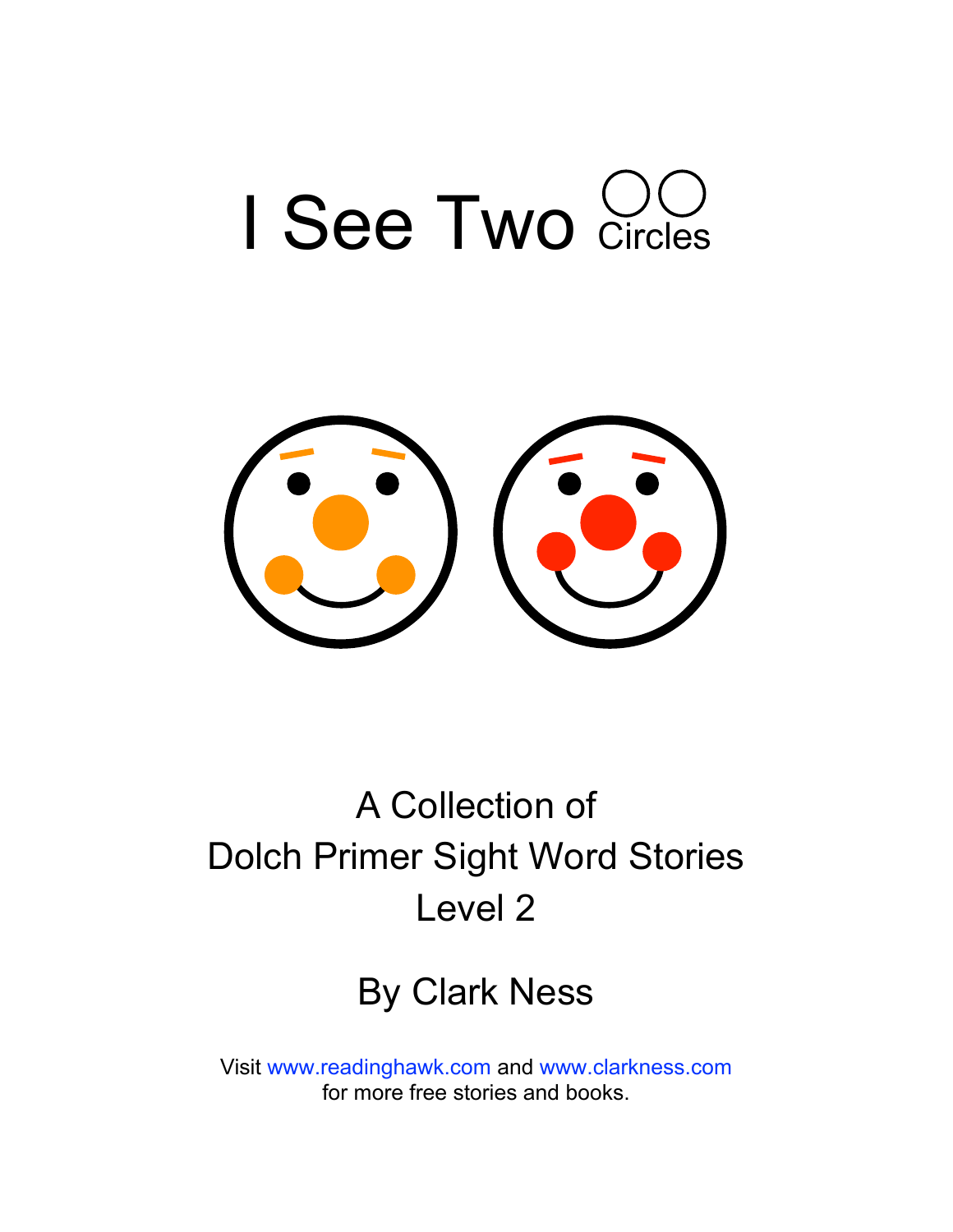



# I see two  $\bigcup_{\text{circles}}$ . They look funny.

New words in Dolch Primer Sight Words Level 2: all, at, but, they, with

Words in Dolch Primer Sight Words Level 2: a, all, and, at, away, bed, big, blue, boy, box, but, can, car, cat, come, cow, day, dog, down, egg, eye, find, for, funny, go, he, help, here, I, in, is, it, jump, leg, little, look, make, man, me, men, my, not, on, one, pig, play, red, run, said, see, she, sun, that, the, they, three, to, top, toy, two, up, was, way, we, where, with, yellow, you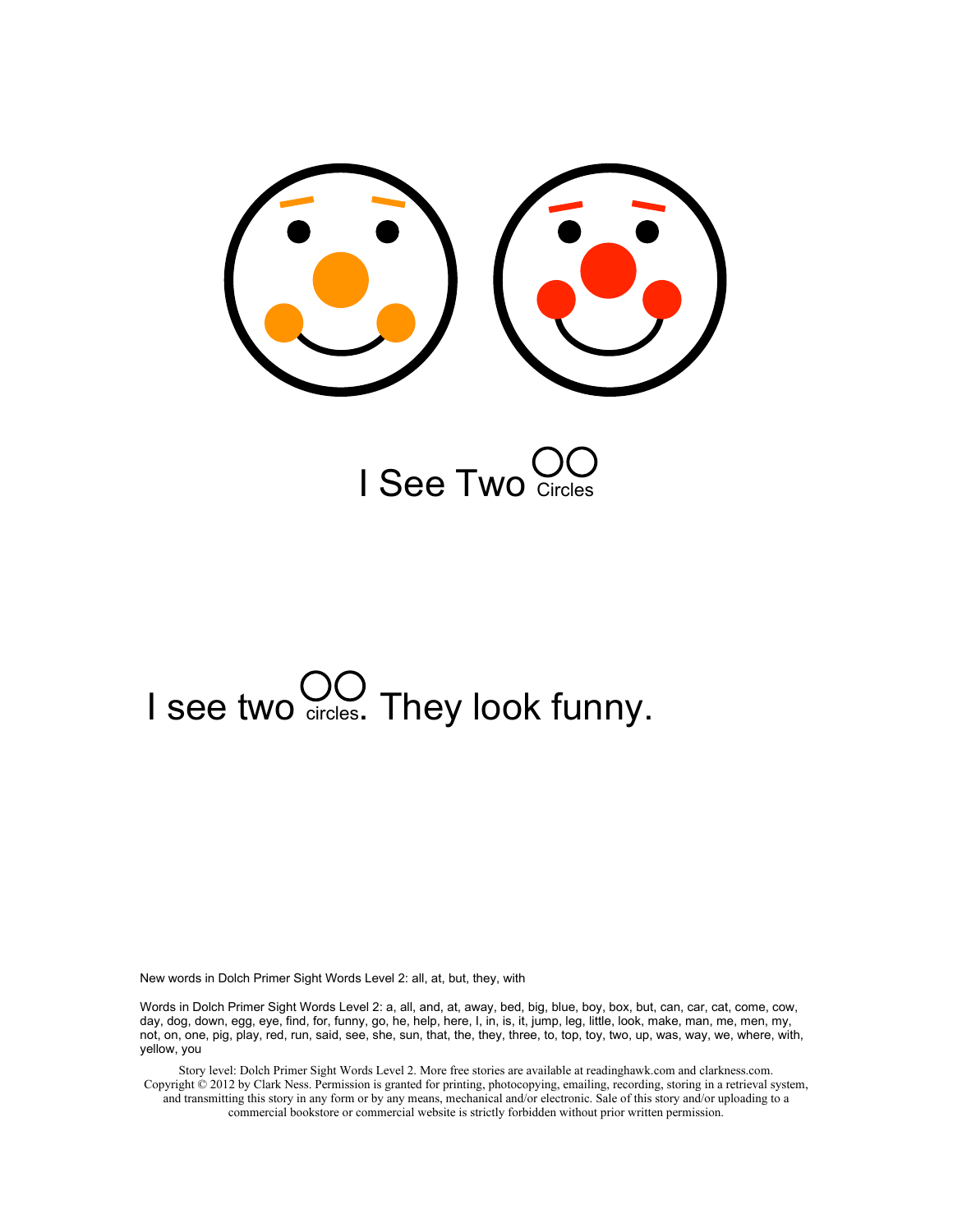

## I see two  $\Box$  They look funny.

New words in Dolch Primer Sight Words Level 2: all, at, but, they, with

Words in Dolch Primer Sight Words Level 2: a, all, and, at, away, bed, big, blue, boy, box, but, can, car, cat, come, cow, day, dog, down, egg, eye, find, for, funny, go, he, help, here, I, in, is, it, jump, leg, little, look, make, man, me, men, my, not, on, one, pig, play, red, run, said, see, she, sun, that, the, they, three, to, top, toy, two, up, was, way, we, where, with, yellow, you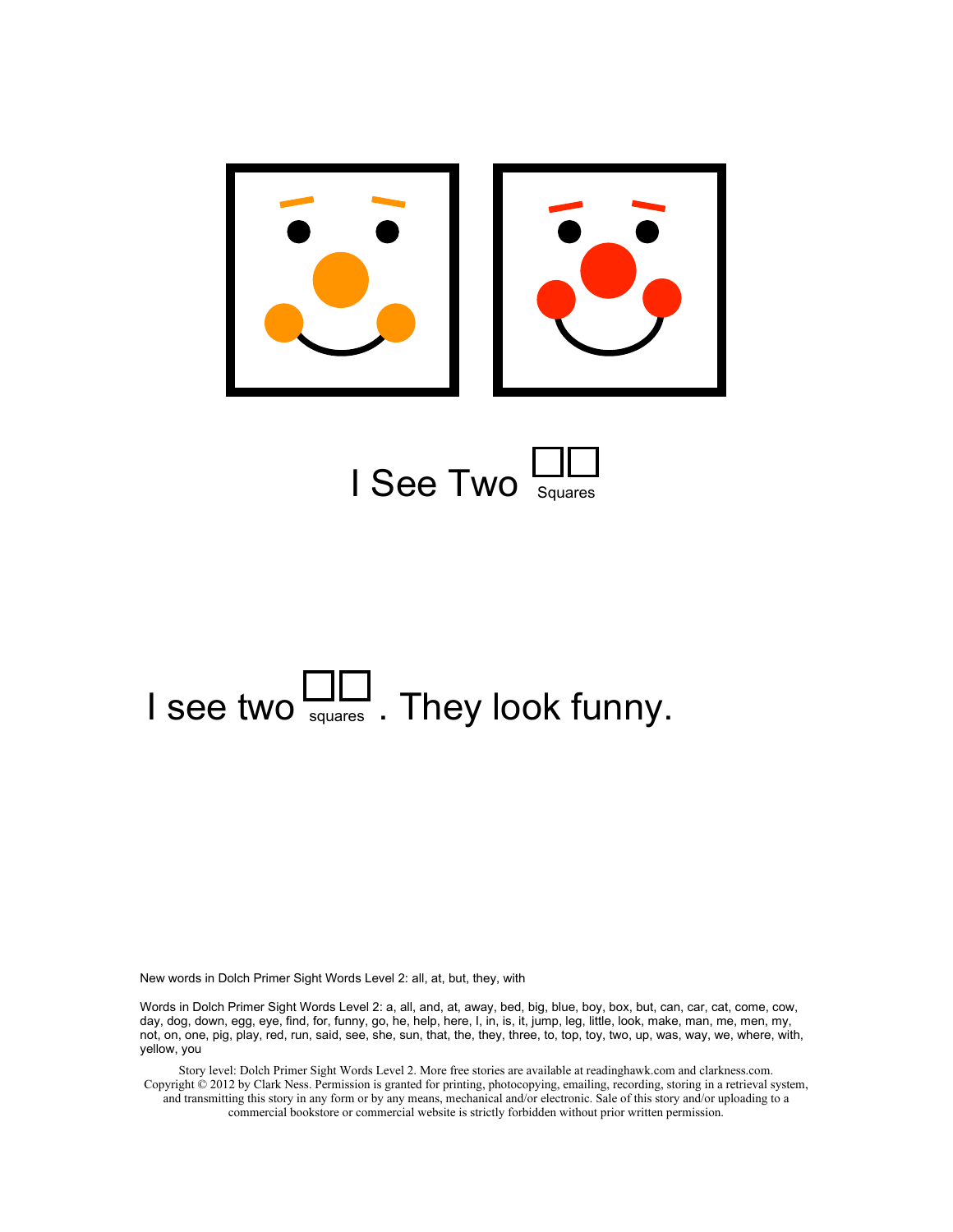

#### Look at the Cow

#### "Look at the cow," said the boy.

New words in Dolch Primer Sight Words Level 2: all, at, but, they, with

Words in Dolch Primer Sight Words Level 2: a, all, and, at, away, bed, big, blue, boy, box, but, can, car, cat, come, cow, day, dog, down, egg, eye, find, for, funny, go, he, help, here, I, in, is, it, jump, leg, little, look, make, man, me, men, my, not, on, one, pig, play, red, run, said, see, she, sun, that, the, they, three, to, top, toy, two, up, was, way, we, where, with, yellow, you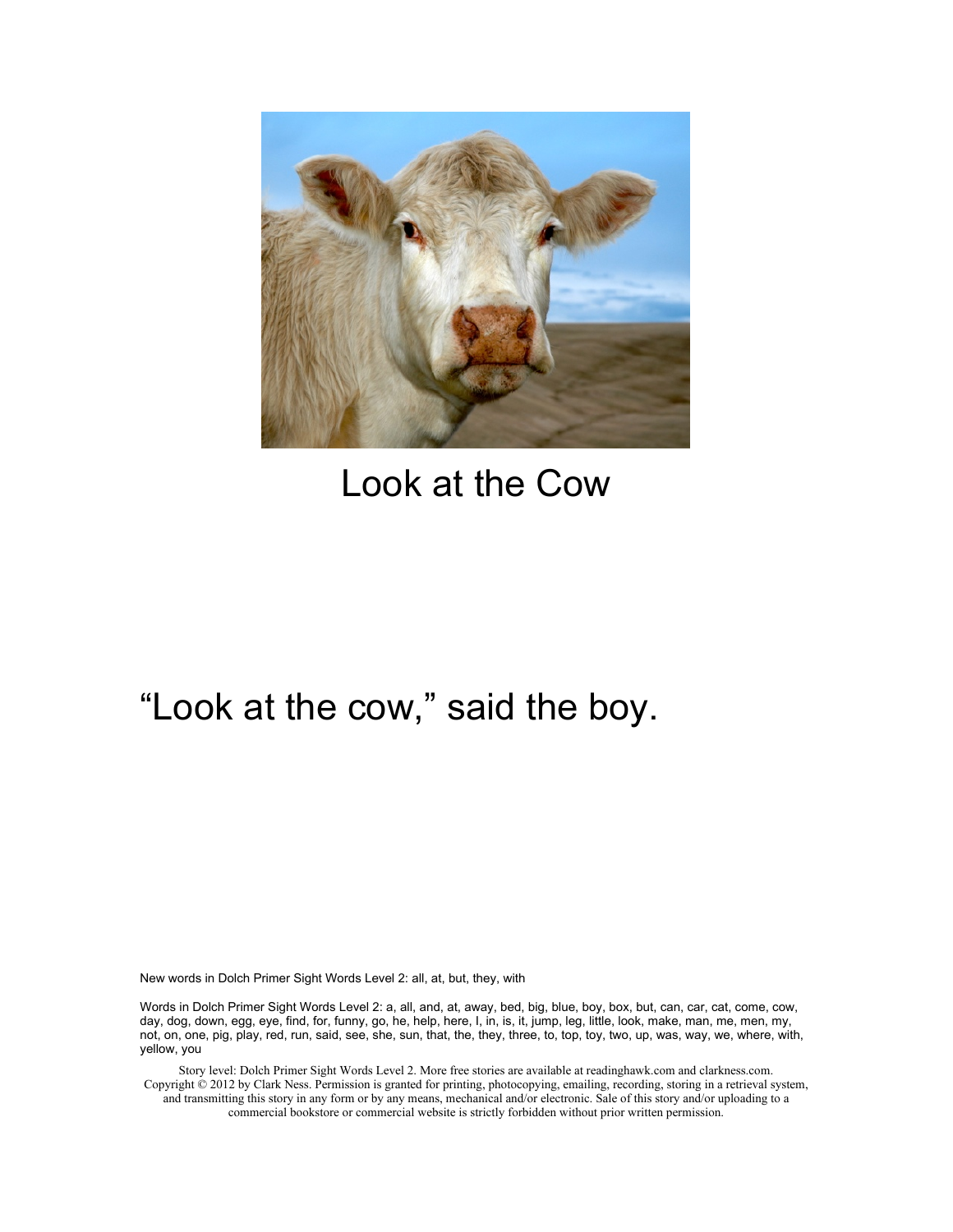

#### Look at the Dog

#### "Look at the dog," said the boy.

New words in Dolch Primer Sight Words Level 2: all, at, but, they, with

Words in Dolch Primer Sight Words Level 2: a, all, and, at, away, bed, big, blue, boy, box, but, can, car, cat, come, cow, day, dog, down, egg, eye, find, for, funny, go, he, help, here, I, in, is, it, jump, leg, little, look, make, man, me, men, my, not, on, one, pig, play, red, run, said, see, she, sun, that, the, they, three, to, top, toy, two, up, was, way, we, where, with, yellow, you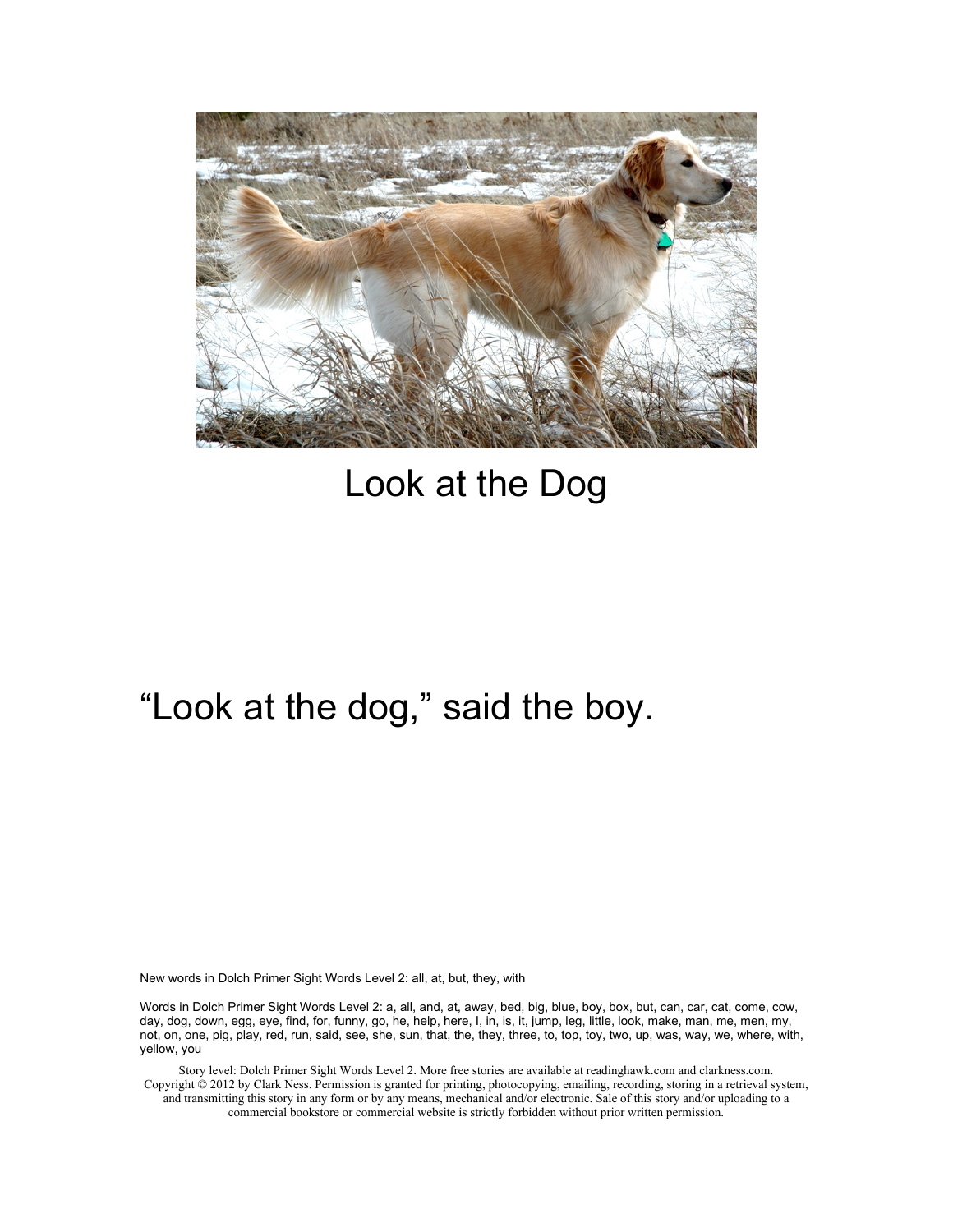

# The big  $\bigcirc$  is with the little square.

New words in Dolch Primer Sight Words Level 2: all, at, but, they, with

Words in Dolch Primer Sight Words Level 2: a, all, and, at, away, bed, big, blue, boy, box, but, can, car, cat, come, cow, day, dog, down, egg, eye, find, for, funny, go, he, help, here, I, in, is, it, jump, leg, little, look, make, man, me, men, my, not, on, one, pig, play, red, run, said, see, she, sun, that, the, they, three, to, top, toy, two, up, was, way, we, where, with, yellow, you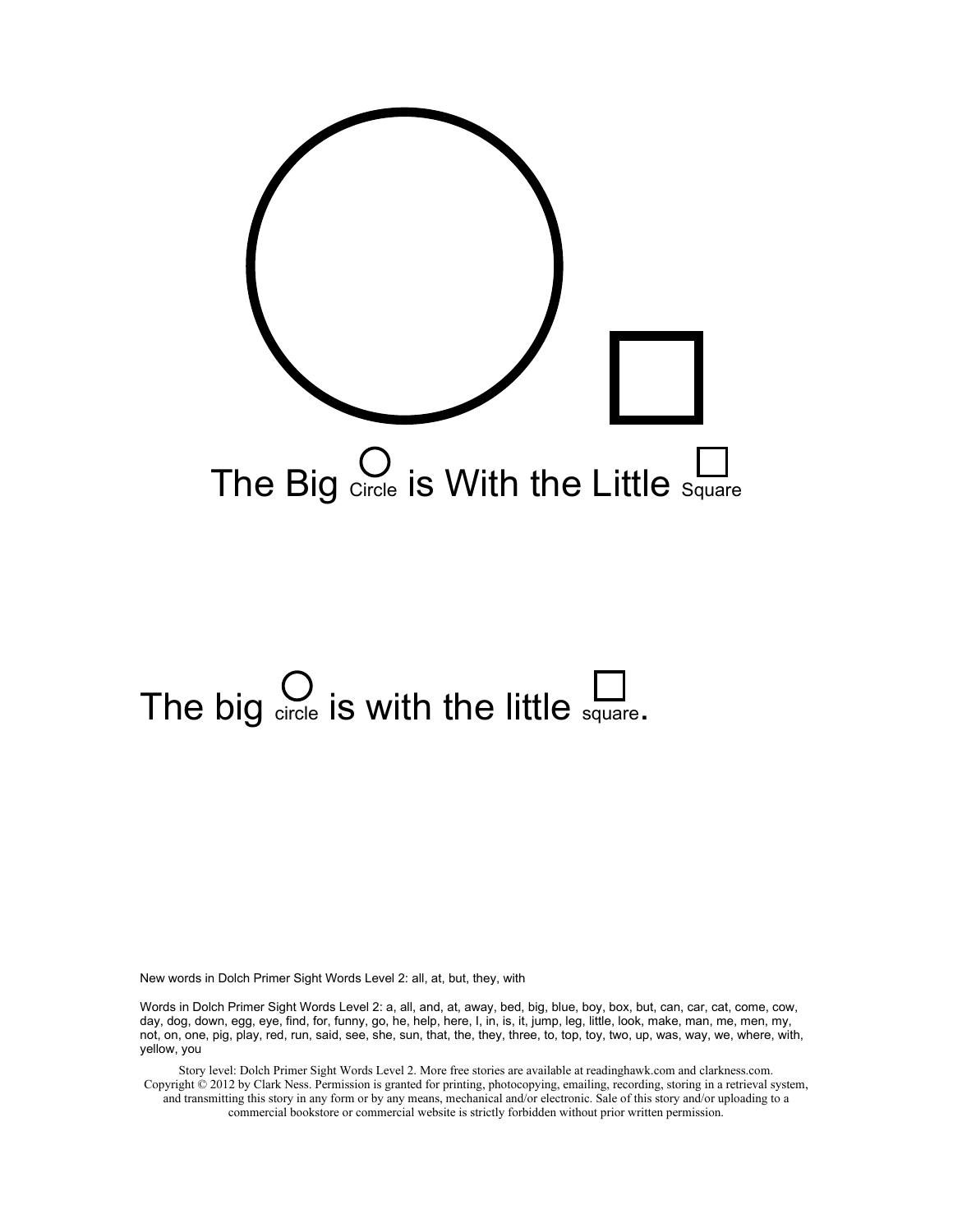

# The big  $\sum_{\text{square}}$  is with the little  $\sum_{\text{circle}}$ .

New words in Dolch Primer Sight Words Level 2: all, at, but, they, with

Words in Dolch Primer Sight Words Level 2: a, all, and, at, away, bed, big, blue, boy, box, but, can, car, cat, come, cow, day, dog, down, egg, eye, find, for, funny, go, he, help, here, I, in, is, it, jump, leg, little, look, make, man, me, men, my, not, on, one, pig, play, red, run, said, see, she, sun, that, the, they, three, to, top, toy, two, up, was, way, we, where, with, yellow, you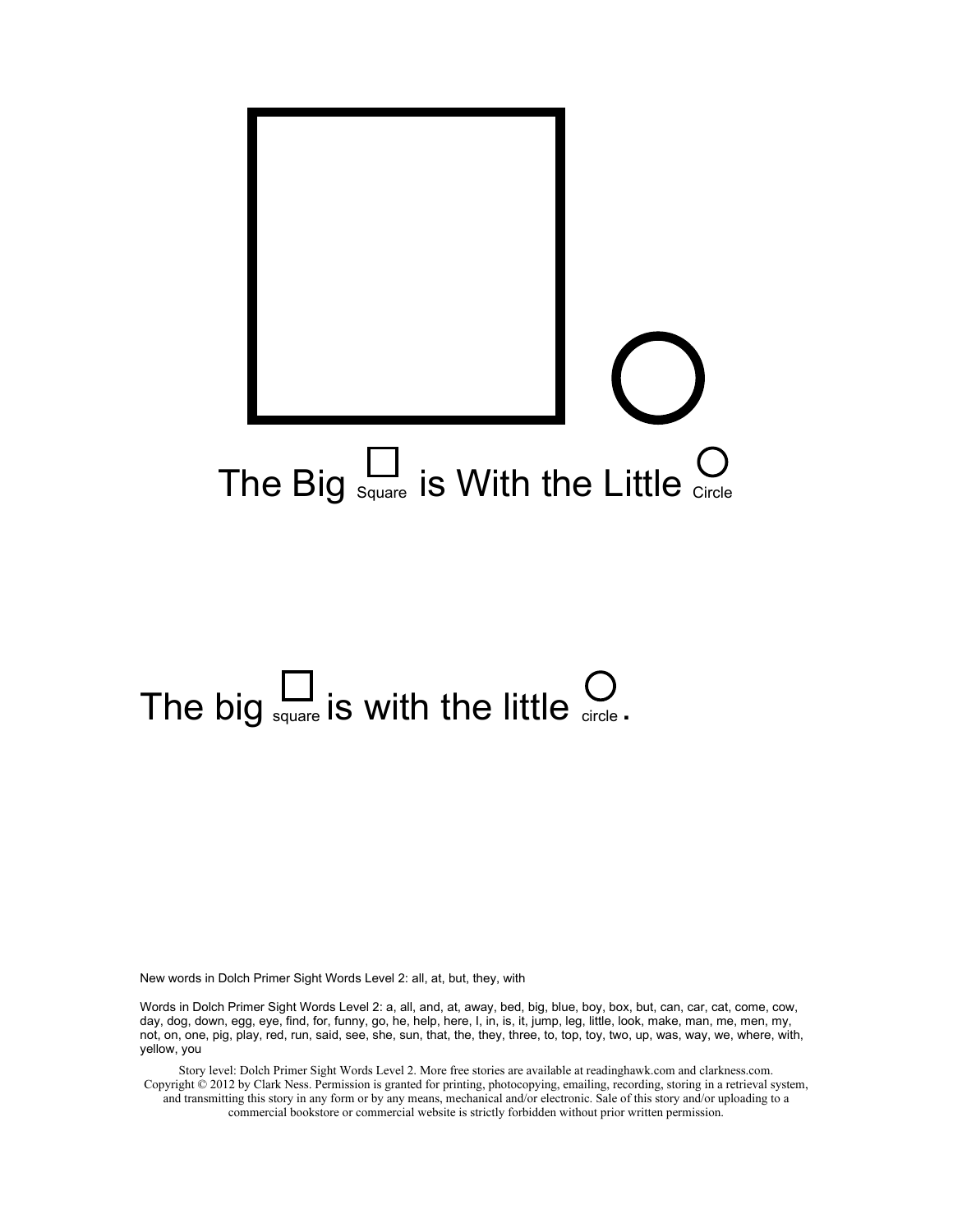

## The  $\frac{\square}{\text{square}}$  is All Blue

## The  $\frac{1}{\omega_{\text{square}}}$  is all blue, but the  $\frac{1}{\omega_{\text{triangle}}}$  is not.

New words in Dolch Primer Sight Words Level 2: all, at, but, they, with

Words in Dolch Primer Sight Words Level 2: a, all, and, at, away, bed, big, blue, boy, box, but, can, car, cat, come, cow, day, dog, down, egg, eye, find, for, funny, go, he, help, here, I, in, is, it, jump, leg, little, look, make, man, me, men, my, not, on, one, pig, play, red, run, said, see, she, sun, that, the, they, three, to, top, toy, two, up, was, way, we, where, with, yellow, you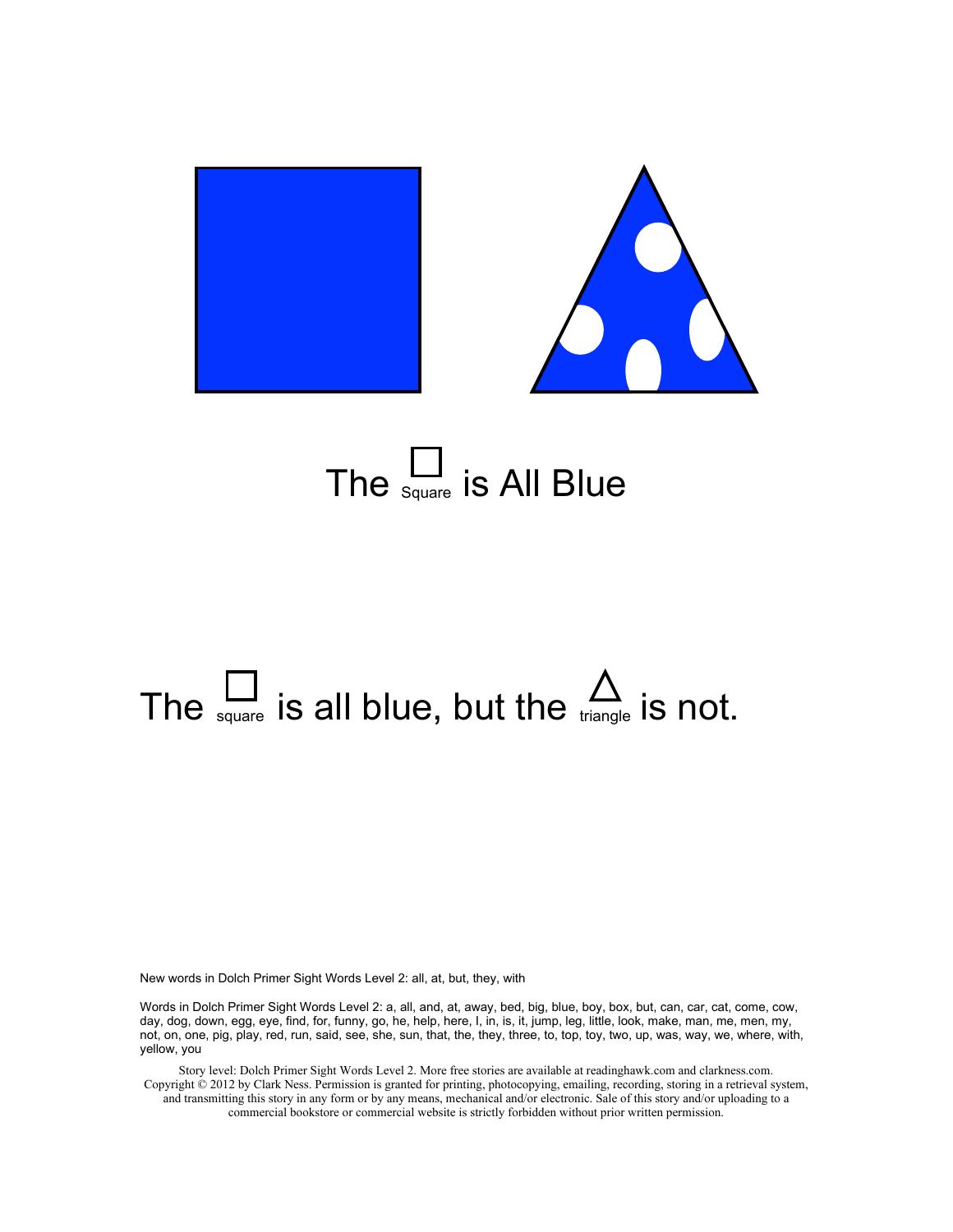

### The  $\frac{L}{\text{Square}}$  is All Red

## The square is all red, but the  $\triangle$  triangle is not.

New words in Dolch Primer Sight Words Level 2: all, at, but, they, with

Words in Dolch Primer Sight Words Level 2: a, all, and, at, away, bed, big, blue, boy, box, but, can, car, cat, come, cow, day, dog, down, egg, eye, find, for, funny, go, he, help, here, I, in, is, it, jump, leg, little, look, make, man, me, men, my, not, on, one, pig, play, red, run, said, see, she, sun, that, the, they, three, to, top, toy, two, up, was, way, we, where, with, yellow, you